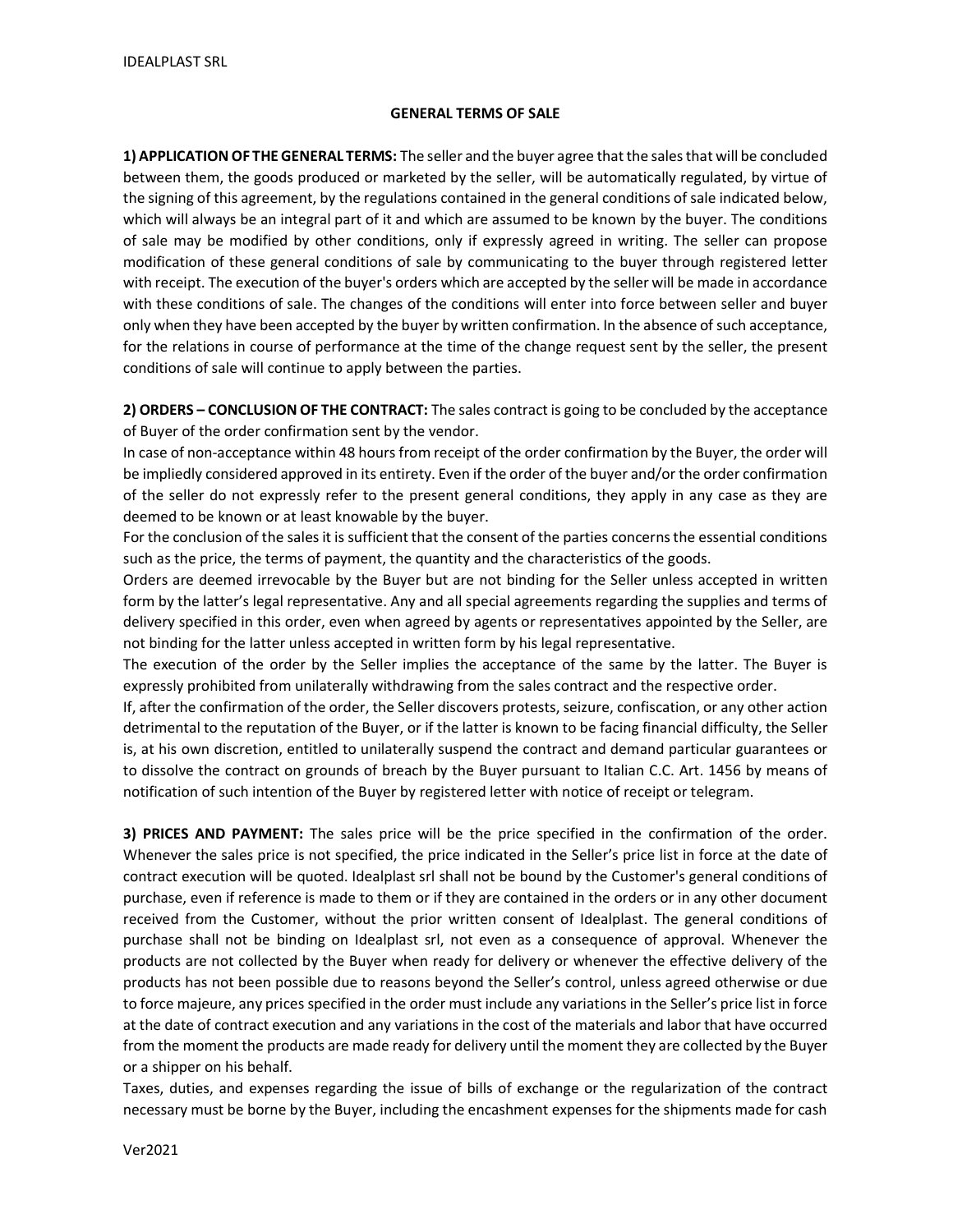on delivery. All payments must be made in Euros, in cash, at the domicile of the Seller, who is also entitled to accept bills of exchange and bank checks or to authorize the issue of bank drafts or collection orders, without such actions producing under any circumstances the novation of the original credit, damaging any conditional rights of domain established or altering the competent court of law in case of legal action. Delays in payment lead to the accrual of interest in arrears at the rate specified in Art. 5 of Legislative Decree 231/2002.

4) DELIVERY: The term of delivery is approximate and begins elapsing from the moment in which all necessary elements of the contract have been irrevocably defined and supplied, provided that the Buyer has punctually made all the payment, installments due. Whenever payments are outstanding, regarding previous supplies, the Seller is entitled to suspend the contract until all payments due have been made and suitable guarantees have been provided for the payment of any installments outstanding. The term of delivery shall be calculated in working days and is extended by events beyond the control of the Seller such as strikes, trade union activity, serrated, fire, flood, inadequacies in raw materials that prevent working, delays in obtaining supplies from sub-contractors, power shortage, and other unforeseeable circumstances.

Delays in regards to the agreed terms of delivery can never provide grounds for claims for damages. The Seller is entitled to make partial deliveries. Delivery at the Seller's productive unit is deemed as having been completed to every sense and effect twenty days after the Buyer has received the registered letter with notice of receipt in which the Seller has informed the Buyer that the products are ready for collection.

Henceforth, all the risks of the goods are transferred to the Buyer, who shall also bear all the costs regarding the storage, surveillance, maintenance, and insurance. If, twenty calendar days after receiving the abovementioned registered letter, the Buyer has not collected the products either directly or indirectly or if the Seller is unable to bring the Buyer such products, the Seller is entitled to sell such products elsewhere, and the Buyer will be required to pay the difference between this value and the price originally agreed for the products pursuant to Italian C.C. Art. 1515.

5) ALTERATIONS OF PRODUCTS: All the data and characteristics provided in the Seller's catalogues, price lists, illustrations, drawings, offers, and advertising are purely illustrative and not binding on either Seller or Buyer. The Seller reserves the right to modify his products in any way deemed necessary (changes in color of the materials or graphics) without providing the Buyer with advance notice, provided that such modifications do not alter product functions. Materials may undergo variations in size, thickness and quantity within a +/- 10% range of tolerance.

The Seller is not required to make any modifications to the products destined to the Buyer already produced or currently under production that were applied to other products after the date of order by the Buyer.

6) RESPONSIBILITY OF THE SELLER: The Buyer takes note and accepts that Idealplast srl is exclusively liable for the material it produces and supplies, while it is not liable for subsequent processing operations.

The Buyer agrees to refrain from claiming damages or reimbursement for expenses derived from the inappropriate use of the goods or damages incurred as a result of the time required for their replacement of the same authorized by the Seller or whenever due to unforeseeable circumstances the Seller is unable to fill an order that has already been accepted.

The seller isn't in any way responsible for possible theft or misappropriation that should occur after the delivery under art. 4 and in any case during transport. In case of legal actions established by the purchaser against the seller, if the buyer has not fulfilled the payments included in the contract, the seller reserves the right to dissolve the contract on grounds of breach by the Buyer as per the sense and effect of Italian C.C. Art. 1460.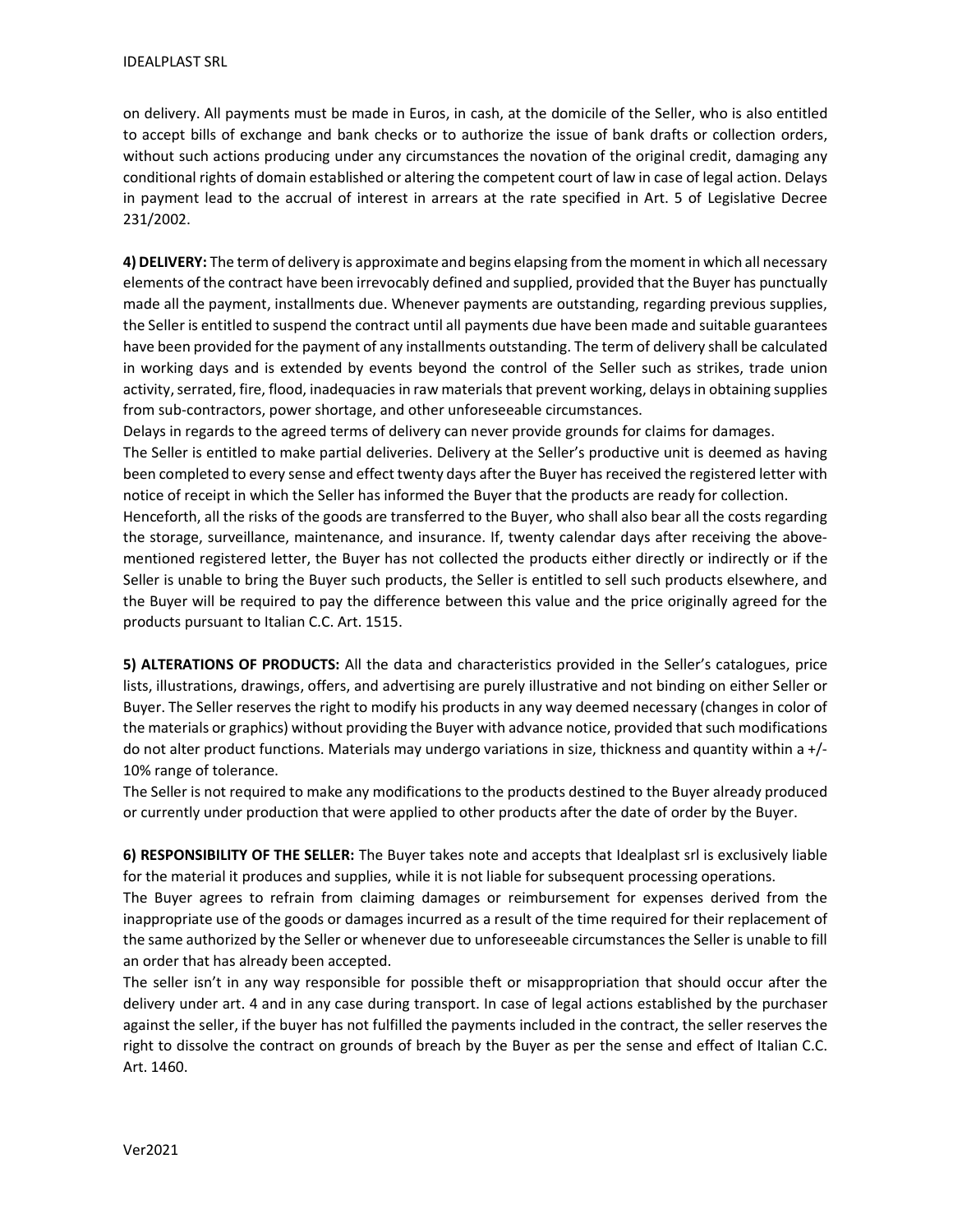7) FORCE MAJEURE: The seller is in no way responsible in the event that, due to force majeure, she is unable to fulfill an accepted order. By "force majeure" we mean all those events that can be considered inevitable, due to an external cause and unpredictable. These events also include cases in which the vendor's suppliers failed to deliver the raw materials, invoking a cause of force majeure. In such cases, the seller's supply obligation will be excluded or limited to the quantity of goods that it will be able to produce with the raw material actually received from its suppliers.

8) SHIPMENTS AND SHIPPING: The goods travel at the Buyer's expense and risk even when for sales they are shipped free at destination. Whenever the Buyer fails to promptly choose a shipping vector, it will be chosen by the shipper at no liability to the Seller.

Any shipment of protested goods by the Buyer for replacement following authorization must be made carriage free to the Seller's productive unit, otherwise the Seller is entitled to refuse acceptance without any liability in regard.

9) FAULTY PRODUCTS AND NON-CONFORMING MATERIALS: At the moment of delivery the buyer shall diligently check that the material is not faulty. The seller shall report any faults by registered letter with return receipt within 8 days of the date of delivery and/or of discovery of the said faults. Failure to observe the above terms shall invalidate the warranty. In case of delivery of non-conforming material, the Buyer, without prejudice to its obligation to report, after confirming its reporting obligation, shall suspend processing of the material until it is checked and the fault, if existing, is acknowledged by Idealplast srl and replaced with suitable material. Idealplast srl declines all the liabilities for delays in production, lost earnings, emerging damages or other problems deriving from the above situations. Returns of the goods deemed to be nonconforming do not constitute acknowledgement by Idealplast srl of the reported faults.

10) CONDITIONAL RIGHT OF DOMAIN: Whenever sold by installment, until the Buyer has paid for the full price for the products, the goods in the supply shall remain the complete property of the Seller and as such can be claimed by the latter wherever they are, even if united with or incorporated into goods of the Buyer's or third party's property pursuant to Italian C.C. Art. 1523 et seq. During such period, the Buyer agrees to assume all liability for the custody of the goods provided and shall not be entitled to sell, loan, pawn or move such goods or permit the same to be seized or confiscated without declaring them to be the property of the Seller and without providing the latter with the immediate notice of the same by registered letter with notice of receipt.

11) BREACH OF CONTRACT BY THE BUYER – CONTRACT TERMINATION: Failure to pay two installments - not necessarily consecutive installments - of the price agreed at the deadlines agreed will invalidate the benefit of the term for the Buyer, and the Seller will be entitled to obtain either the entire difference in the price still outstanding or the dissolution of the contract pursuant to Italian C.C. Art. 1456 to be communicated by certified e-mail. In the event of the second hypothesis, the Buyer must immediately return the goods, and must pay a penalty of 50.00 € per day for each day of delay in making such return, with all rights reserved for the pursuit of greater damage. The Seller is therefore entitled to withhold the installments already received as a form of indemnification with all rights to the pursuit of greater damage reserved. Lastly, it must be specified that in the event of delays of payment, the interest specified in Directive No. 7/2011/UE will be applied.

12) TRANSFER OF CREDIT: The Buyer agrees to accept henceforth as pursuant to Italian C.C. Art. 1264, the transfer of the credit vaunted by the Seller in its regard to factoring companies or their equivalent, expressly exonerating the Seller from any other obligation for notice.